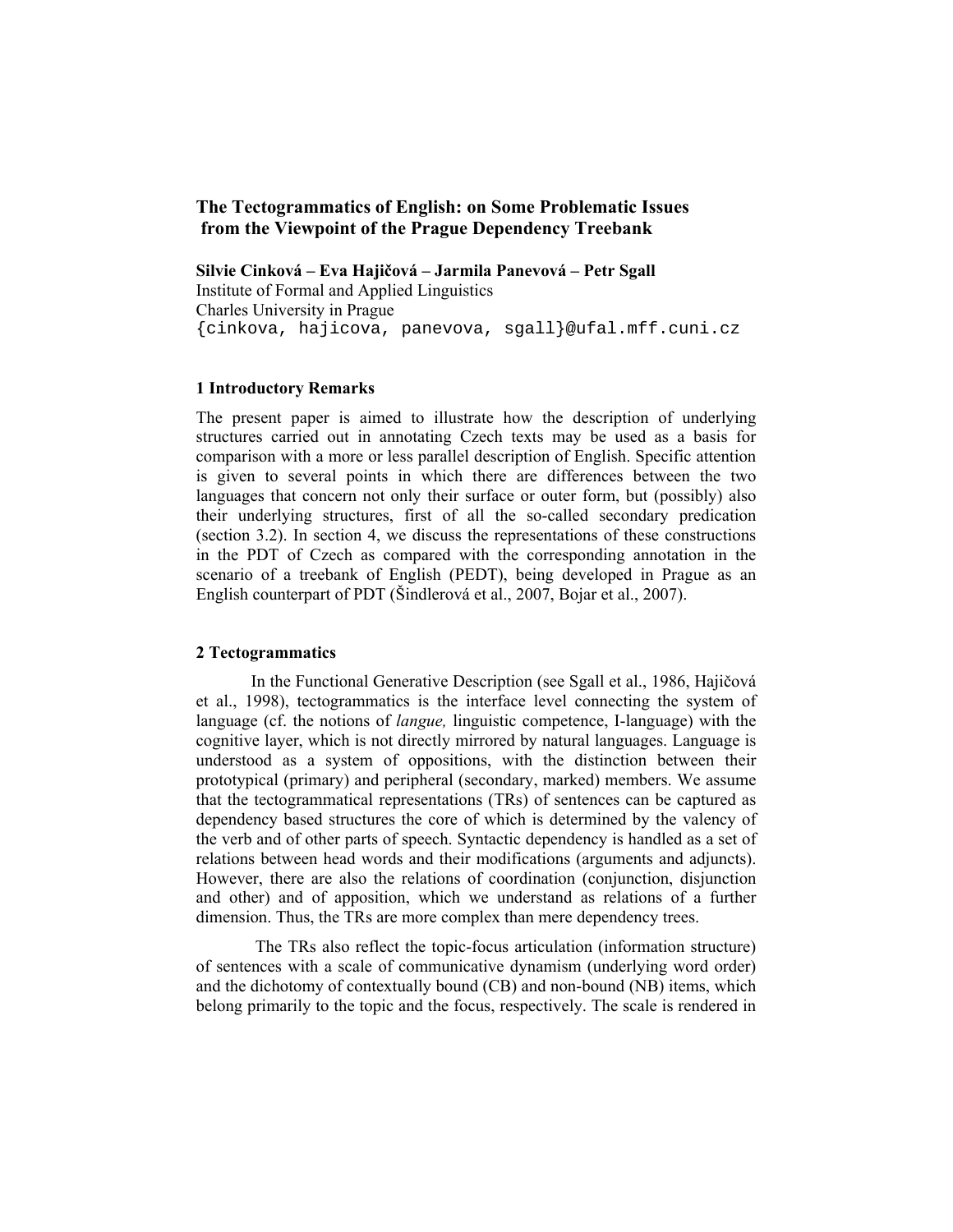the TRs by the left-to-right order of the nodes, although in the surface the most dynamic item, i.e., focus proper, is indicated by a specific (falling) pitch.

 In a theoretical description of language, the TRs are seen in a direct relationship to morphemic (surface) structures. This relationship is complicated by many cases of asymmetry – ambiguity, synonymy, irregularities, including the differences between communicative dynamism and surface word order (the latter belonging to the level of morphemics).

 The core of a TR is a dependency tree the root of which is the main verb. Its direct dependents are arguments, i.e., Actor, Objective (Patient), Addressee, Origin and Effect, and adjuncts (of location and direction, time, cause, manner, and so on). Actor primarily corresponds to a cognitive (intentional) Agentive, in other cases to an Experiencer (Bearer) of a state or process. If the valency frame of a verb contains only a single participant, then this participant is its Actor, even though (in marked cases) it corresponds to a cognitive item that primarily is expressed by Objective (see (1)).

(1) The book (Actor) appeared.

If the the valency frame of a verb contains just two participants, these are Actor and Objective, which primarily correspond to Agentive and Objective, although the Objective may also express a cognitive item that primarily corresponds to another argument (see (2)).

(2) The chairman (Actor) addressed the audience (Objective)

If the frame contains more than two items, then it is to be distinguished wheter the "third"

 of them is Addressee, Origin, or Effect (cf. the difference between e.g., (3) and  $(4)$ .

(3) Jim (Actor) gave Mary (Addressee) a book (Objective).

(4) Jim (Actor) changed the firm (Objective) from a small shop (Origin) into a big company (Effect).

In a TR, there are no nodes corresponding to the function words (or to grammatical morphs). Correlates of these items (especially of prepositions and function verbs) are present in the TRs only as indices of node labels: the syntactic functions of the nodes (arguments and adjuncts) are rendered here as functors, and the values of their morphological categories (tense, number, and so on) have the forms of grammatemes. Functors and grammatemes can be understood as indices of lexical items.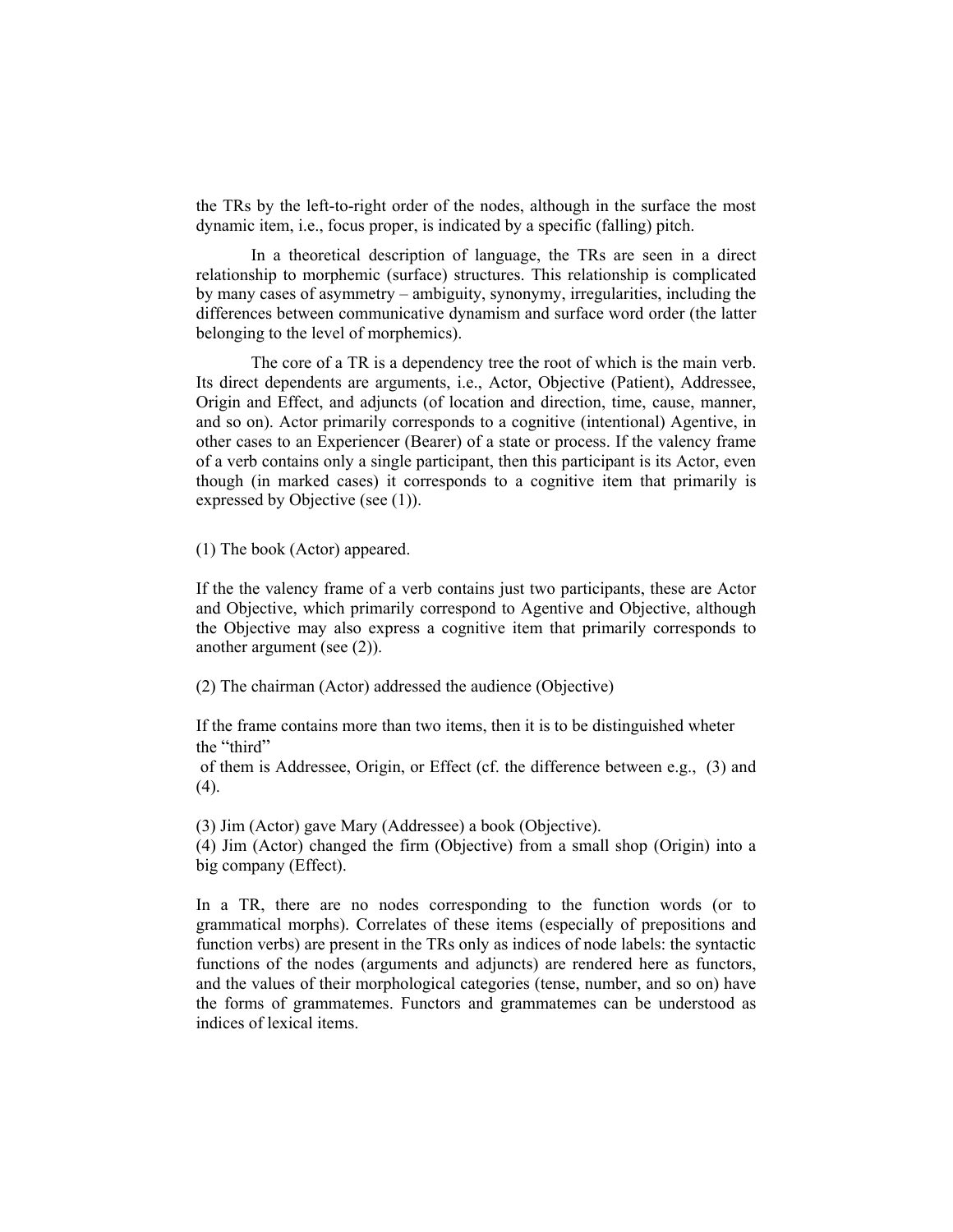In annotating texts from the Czech National Corpus in the frame of the project of the Prague Dependency Treebank (PDT) (Hajič et al., 2006), we work with several specific deviations from theoretically conceived TRs described above. The most important of these deviations is that the tectogrammatical tree structures (TGTSs) we work with in PDT differ from TRs in that they have the form of trees even in cases of coordination; this is made possible by the coordinating conjunctions being handled as specific nodes (with a specific index, here the subscript *coord*, distinguishing between the coordinated items and an item depending on the coordination construction as a whole). Thus, the (primary) TGTS of the sentence (5), with many simplifications, is the tree presented in figure 1:

(5) Mary and Tom, who are our neighbours, have two children.



### Figure 1

More details are presented in a linearized form of the corresponding  $TR$  in  $(5^{\circ})$ ; note that (i) every dependent item (or a string of coordinated items) is embedded in its own pair of parentheses, and the functors are present here as subscripts of the parenthesis oriented towards the head, and (ii) the left-to-right order of the nodes, corresponding to the communicative dynamism, differs from the surface word order of the numeral *two*, which is contextually non-bound and is more dynamic than its head noun. Most of the grammatemes are left out.

(5<sup>c</sup>) ((Mary Tom)<sub>Conj</sub> (<sub>Rstr</sub> be (<sub>Obj</sub> neighbour.Plur (<sub>App</sub> we))))<sub>Actor</sub> have (<sub>Obj</sub> child.Plur  $({}_{Rstr}$  two))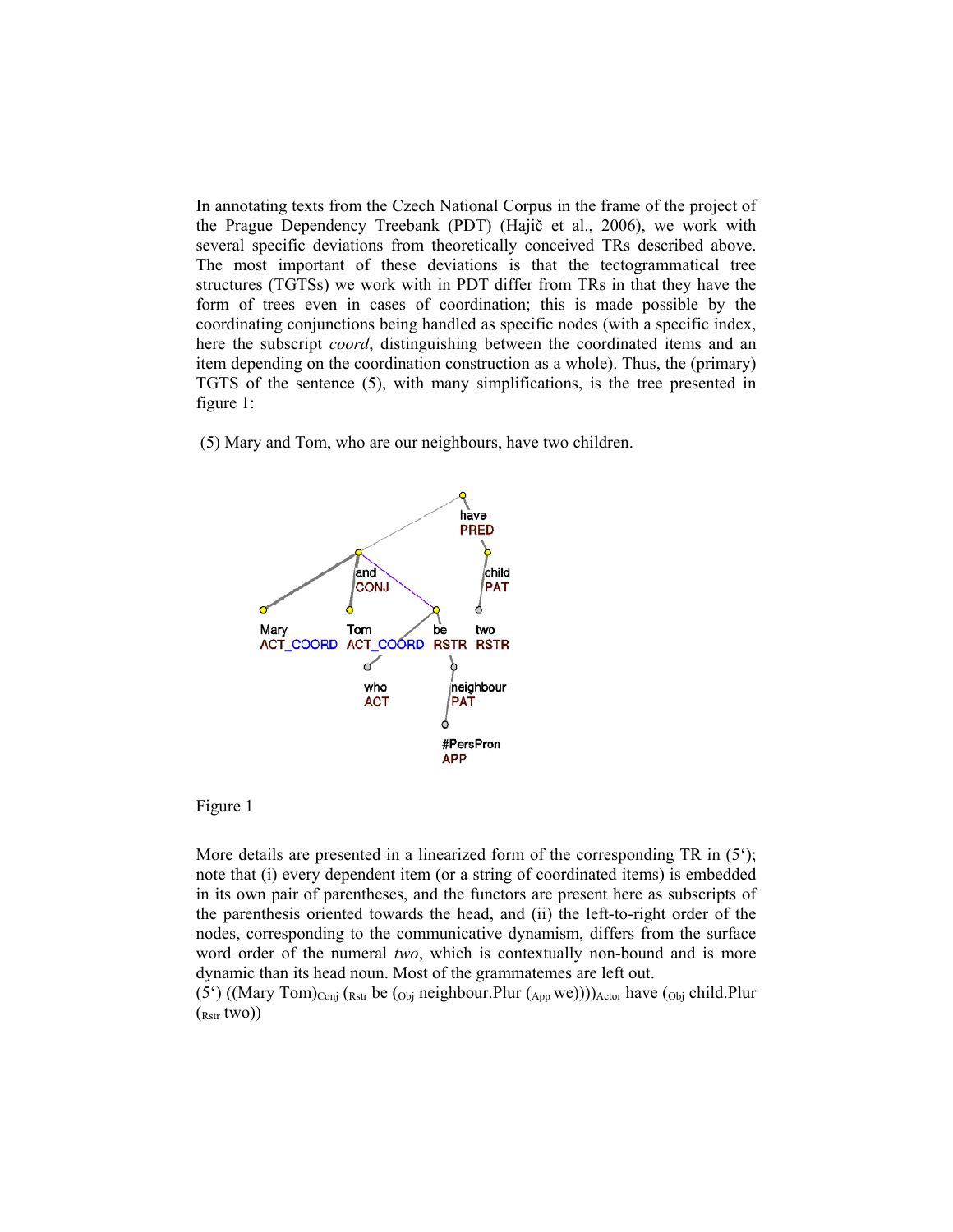*Rstr* indicates here a restrictive adjunct, *App* one of Appurtenance (broader than possession), the other abbreviations being self-explaining.

 Dependency trees are projective, i.e., for every pair of nodes in which *a* is a rightside (leftside) daughter of *b*, every node *c* that is less (more) dynamic than *a* and more (less) dynamic than *b* depends directly or indirectly on *b* (where *indirectly* refers to the transitive closure of *depend*)*.* This strong condition together with similar conditions holding for the relationship between dependency, coordination and apposition, makes it possible to represent the TRs in a linearized way, as illustrated by  $(5^{\circ})$  above. Projective trees thus come relatively close to linear strings; they belong to the most simple kinds of patterning.

### **3 Selected English Syntactic Constructions for Comparison**

#### **3.1 Introduction**

A general assumption common to any postulation of a deep (underlying) layer of syntactic description is the belief that languages are closer to each other on that level than in their surface shapes. This idea is very attractive both from the theoretical aspects as well as from the point of view of possible applications in the domain of natural language processing: for example, a level of language description considered to be "common" (at least in some basic features) to several (even if typologically different) languages might serve as a kind of a "pivot" language in which the analysis of the source and the synthesis of the target languages of an automatic translation system may meet (see Vauquois' known "triangle" of analysis – pivot language – synthesis, Vauquois, 1975).

With this idea in mind, it is then interesting (again, both from the theoretical and the applied points of view) to design an annotation scheme by means of which parallel text corpora can be annotated in an identical or at least easily comparable way. It goes without saying, of course, that the question to which extent a certain annotation scenario designed originally for one language is transferrable to annotation of texts of another language is interesting in general, not just for parallel corpora.

It is well known from classical linguistic studies (let us mention here – from the context of English-Czech contrastive studies – the writings of Czech anglicists Vilém Mathesius, Josef Vachek and Libuše Dušková) that one of the main differences between English and Czech concerns the degree of condensation of the sentence structure following from the differences in the repertoire of means of expression in these languages: while in English this system is richer (including also the forms of gerund) and more developed (the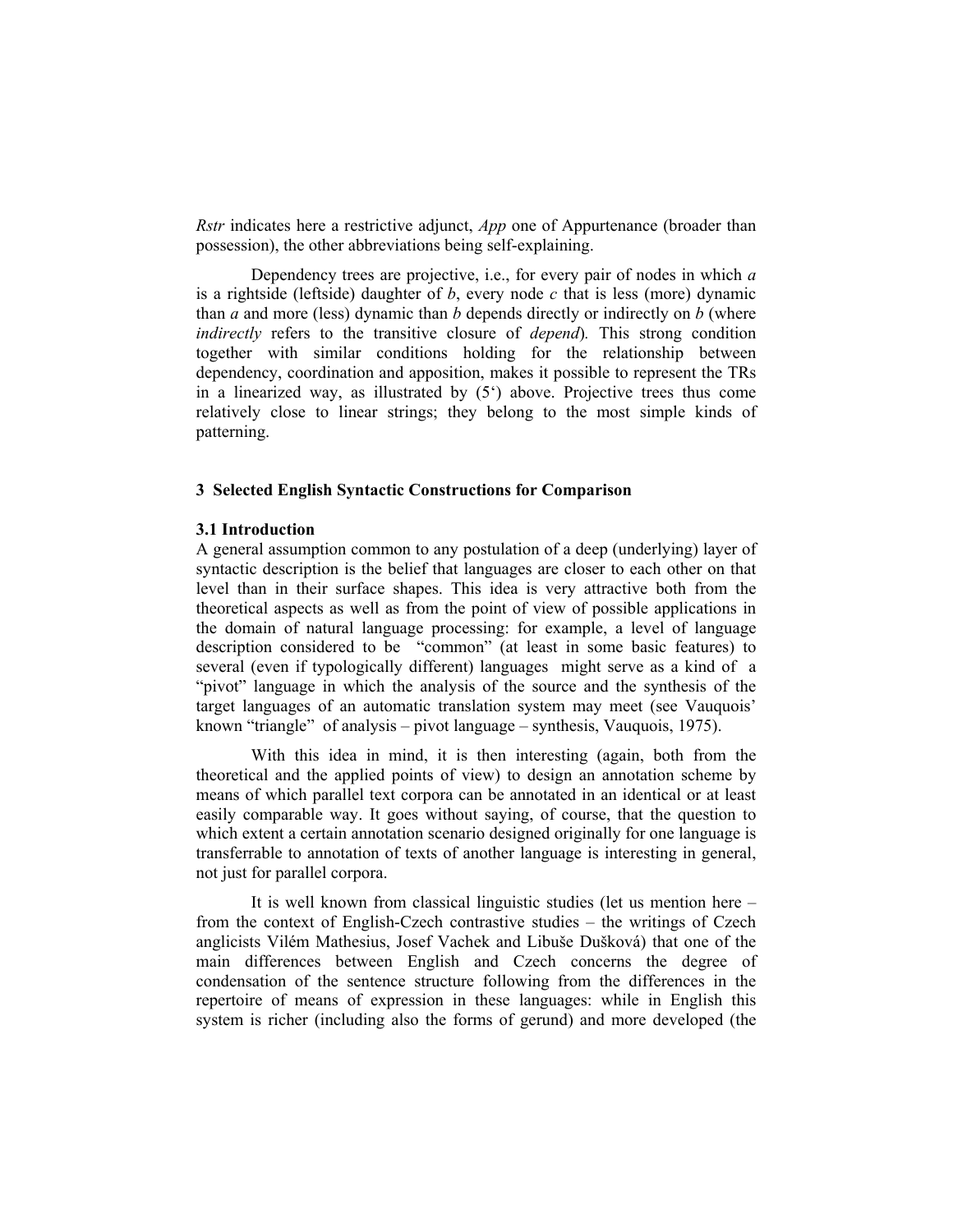English nominal forms may express not only verbal voice but temporal relations as well), in Czech, the more frequent (and sometimes the only possible) means expressing the so called second predication is a dependent clause (see Dušková et al., 1994, p. 542 ff.).

It is no wonder then that in our project, secondary predication has appeared as one of the most troublesome issues. In the present section, we devote our attention to one typical nominal form serving for the expression of secondary predication in English, namely infinitive (section 3.2), and look for its adequate representation on the tectogrammatical layer of PDT. The leading idea of our analysis is that we should aim at a representation that would make it possible to capture synonymous constructions in a unified way (i.e., to assign to them the same TGTS, both in the same language and across languages) and to appropriately distinguish different meanings by the assignment of different TGTSs.

The considerations included in the present section of our contribution resulted from our work on a project in which the PDT scenario (characterized above in section 2) was applied to English texts in order to find out if such a task is feasible and if the results may be used for a build-up of a machine translation system (or other multilingual systems); see Šindlerová et al. (2007) and Bojar et al. (2007). This English counterpart of PDT (PEDT) comprises approx. 50,000 dependency trees, which have been obtained by an automatic conversion of the original Penn Treebank II constituency trees into the PDT-compliant a-layer trees (i.e., trees representing the surface shape of sentences). These a-layer trees have been automatically converted into t-layer trees.

## **3.2 Secondary Predication Expressed by Infinitive**

Two classes of constructions are often distinguished: equi-NP deletion and raising. The distinction between the two classes of verbs was already mentioned by Chomsky (1965, pp. 22-23) who illustrated it on the examples (6) and (7):

(6) They expected the doctor to examine John.

(7) They persuaded the doctor to examine John.

Referring to Rosenbaum (1967), Stockwell et al. (1973), p. 521ff., discuss the distinction between *expect* and *require* (which is even clearer than Rosenbaum's distinction between *expect* and *persuade*) and point out that a test involving passivization may help to distinguish the two classes: while (8) and (9) with an equi-verb are synonymous (if their information structure is not considered), (10) and (11) with a raising verb are not: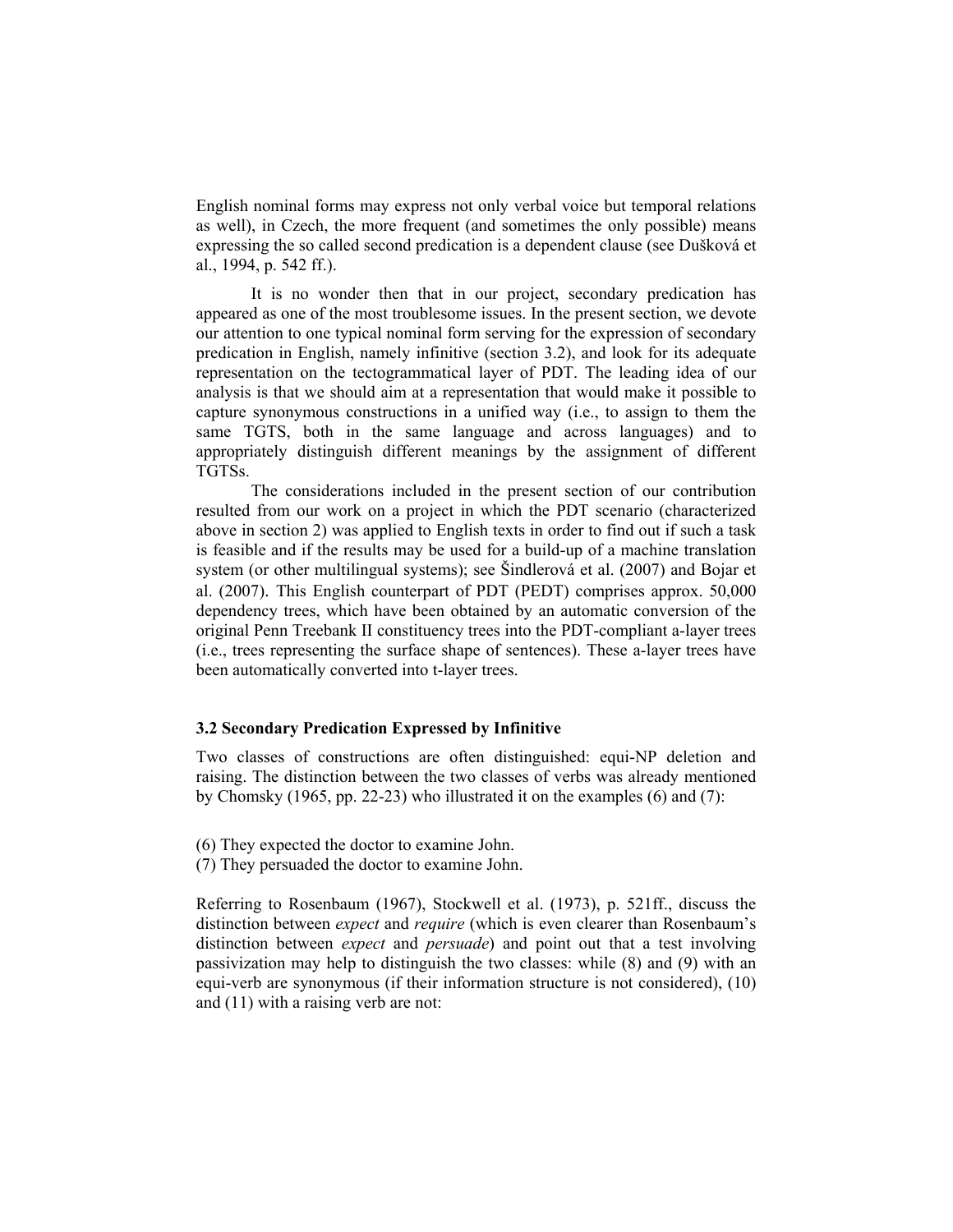(8) They expected the doctor to examine John.

(9) They expected John to be examined by the doctor.

(10) They required the doctor to examine John.

(11) They required John to be examined by the doctor.

The authors propose a deep structure indicated by (12) for *expect* (*hate* or *prefer*) and a deep structure that includes an animate object in addition to a sentential object for *require* and *persuade* (see (13)) while it is not important that this NP is then rewritten as S)

(12) They – AUX – VP [V(expect) NP (the doctor examine John)] (13) They – AUX – VP [V(require) – NP (the doctor) – NP (the doctor examine John)]

Such a treatment of structures with equi verbs implies that there must be a position in the deep structure which is phonologically null (empty category PRO) and which is coreferential with one of the complementations of the equi verb; in our examples above, it is the object in (6). In theoretical linguistics, this issue is referred to as the relation of control (Chomsky, 1981; see also a detailed crosslinguistic study by Růžička, 1999; for Czech, see Panevová, 1986).

The different behaviour of verbs in the structures verb plus infinitive is discussed also in traditional grammars of English. Quirk et al. (2004) observe a certain gradience in the analysis of three superficially identical structures, namely  $N_1$  V  $N_2$  to-V  $N_3$  (see their Table 16.64a, p. 1216) illustrated by sentences (14), (15) and (16) (their A, B, and C, respectively), each of which conforms to this pattern:

(14) We like all parents to visit the school.

(15) They expected James to win the race.

(16) We asked the students to attend a lecture.

(17) James was expected to win the race.

The authors claim that there is a strong reason to see a clear distinction between (14) and (16): in (14) they postulate a structure in which  $N_2$  functions as the subject of the infinitival clause while in (16) the  $N_2$  should be analyzed as the object of the main clause. However, according to the authors, (15) partakes in both these descriptions: from the semantic point of view, the same analysis as that of (14) would be appropriate; from the structural viewpoint, the analysis similar to that of (16) is preferable. This is supported by the fact that  $N_2$  may become the subject of the passive sentence (17). With this analysis,  $N_2$  behaves like an object in relation to the verb of the main clause and like a subject in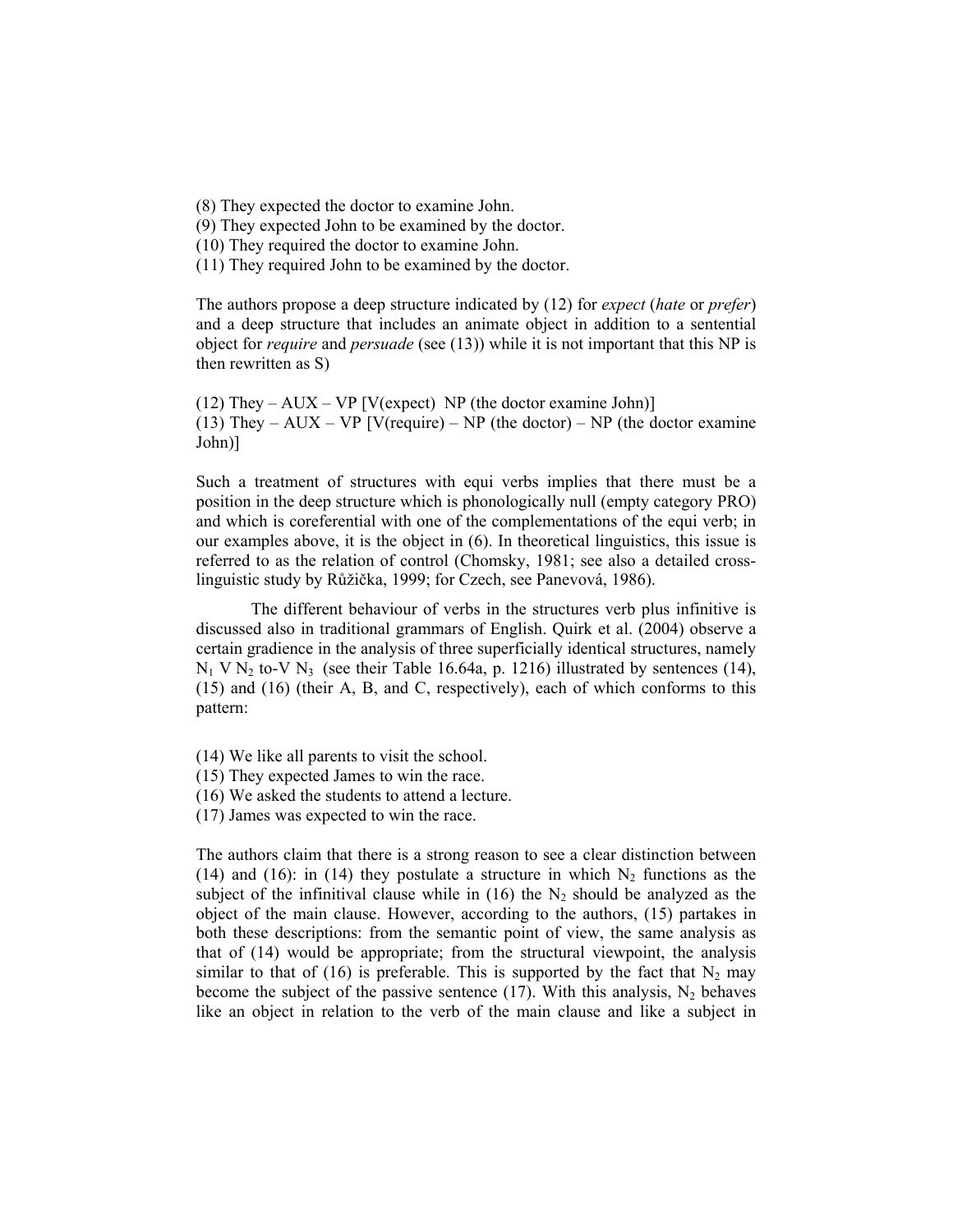relation to the infinitival clause. The authors use the term raised object to characterize this situation and they support their analysis by several criteria.

### **4 Solutions Proposed**

#### **4.1 Subject Raising**

In the scenario of PEDT (the Prague English Dependency Treebank), the distinction between the structures with the so-called raising verbs and control verbs is preserved. The sentence (18) (see figure 2) is a typical example for the subject raising construction in English, see also a possibility of (18a) in English:

(18) John seems to understand everything.

(18a) It seems that John understands everything.



Figure 2

However, its Czech counterpart *zdát se* is connected with certain constraints: this verb must be determined by verbo-nominal (or only nominal) complement, see ex. (19). With verbo-nominal complement it has an analogical structure to the English example in figure 2, see figure 3. These constraints, however, eliminate this verb from the "pure" raising constructions; see also the unacceptability of (20) in Czech:

(19) Jan se zdá (být) smutný. Lit. John Refl. he-seems (to-be) sad. (20) \* Jan se zdá rozumět. Lit. John Refl. he-seems to-understand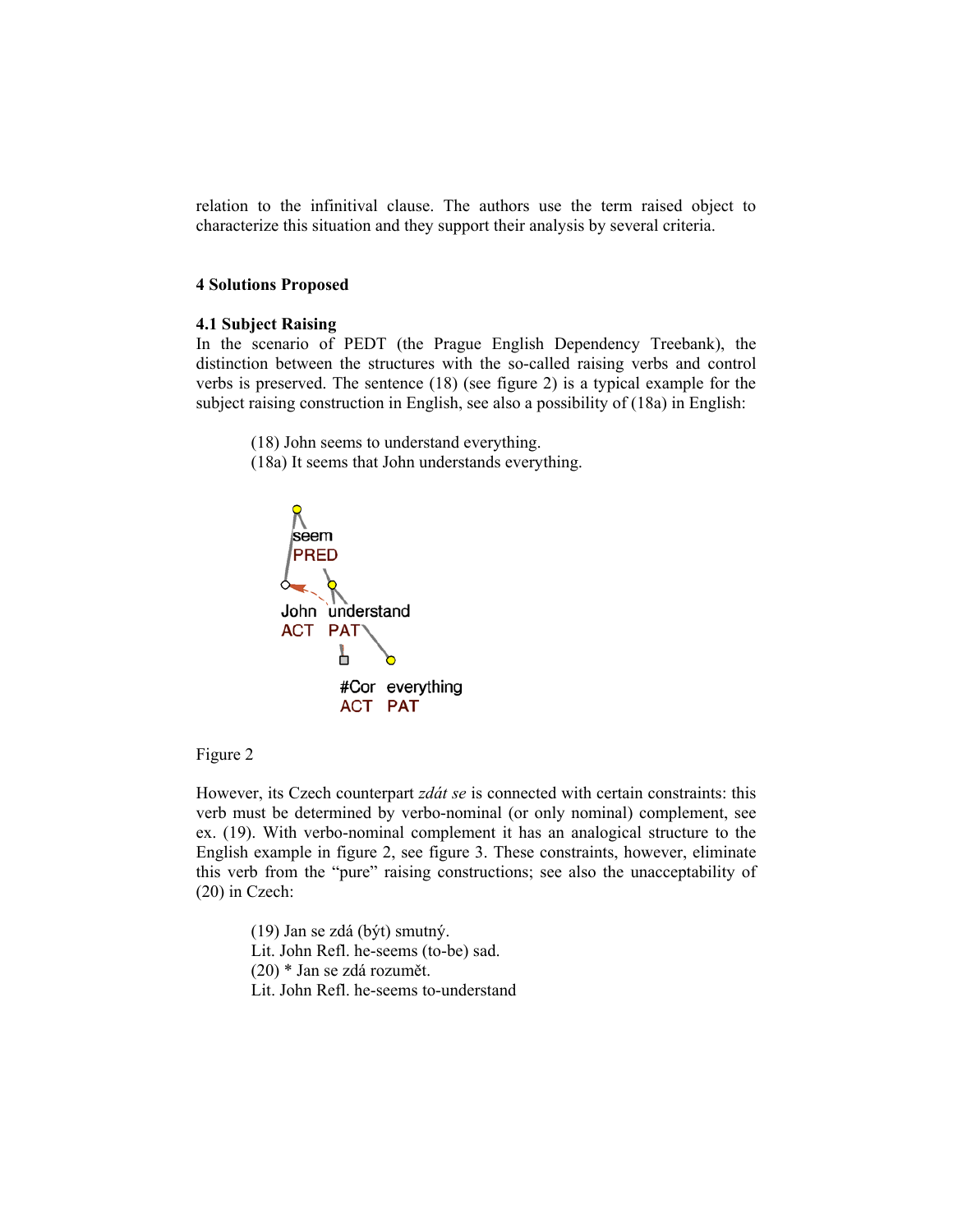In English, the modal and phase verbs are considered as belonging to the class of subject raising verbs. In the PDT scenario (as well as in the theoretical framework for it, FGD) most of these verbs are treated as auxiliaries, and their modal meanings are described by morphological grammatemes assigned to the autosemantic verb. As for modal verbs, this approach is adopted for PEDT as well (see Cinková et al., 2006, p. 88f.). This approach is planned for the treatment of phase verbs, too (*Jan začal pracovat* [John started to work]*, Jan začínal pracovat* [John was going to start to work]) could be described as multi verbal predicates).

The underlying structure proposed for subject raising constructions in Czech as well as in English is, however, identical to the control verb constructions, where ACT (i.e., the first argument of the control verb) controls Sb (subject) of the infinitive clause (see section 4.3).



## Figure 3

#### **4.2 Object Raising**

The English verbs used as clear examples of object raising verbs have no Czech counterparts with infinitive constructions; cf. (21) and figure 4 for English:

(21) John expects Mary to leave.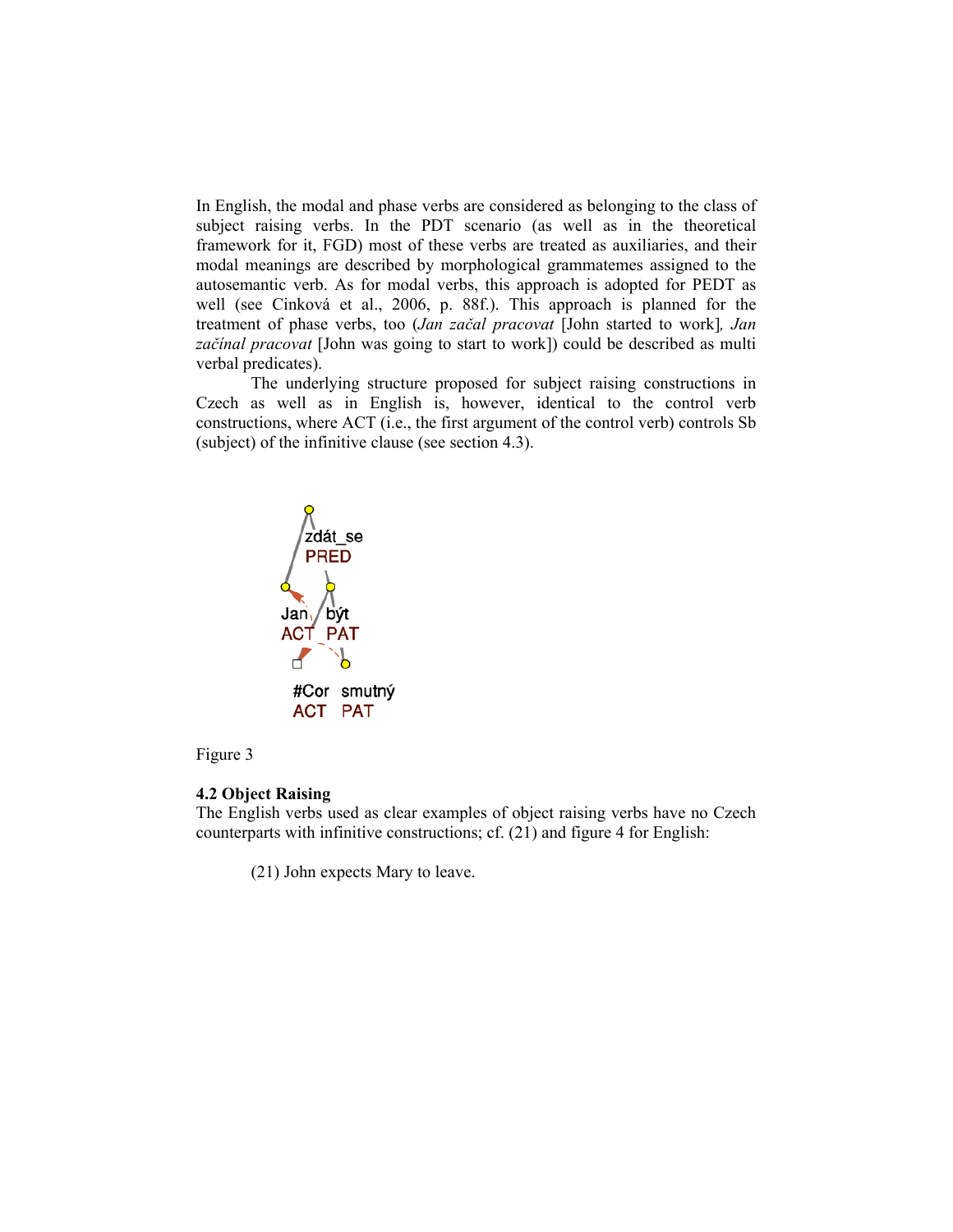

Figure 4

However, the subclass of verbs displaying this operation, called sometimes ECM (exceptional case marking), share this behavior with Czech constructions of *accusativus cum infinitivo* (AccI in sequel). It concerns the verbs of perception (see (22a) and figure 5 for English and (22b) and figure 6 for Czech):

 (22a) John hears Mary cry/crying. (22b) Jan slyší Marii plakat.

∣hèar **PRED** John  $/cry$ ACT/PAT S Mary **ACT** Figure 5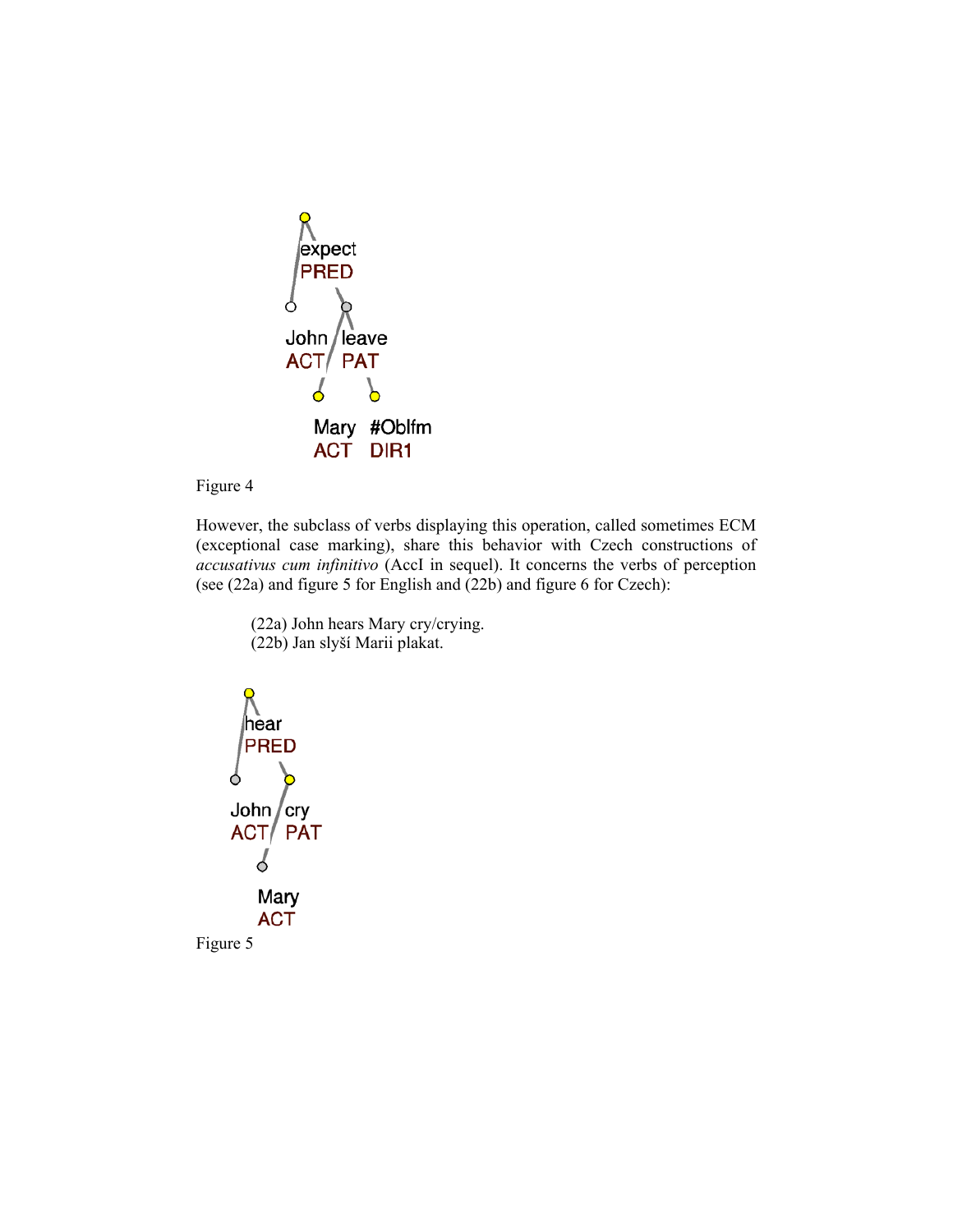

## Figure 6

There are two possible ways to reflect the underlying structures of these sentences:

The approach (A) is influenced by the English tradition: The verbs of perception proper (such as *to see, to hear*) are understood in English as twoargument structures; if their second argument is expressed by secondary predication, the first argument of the secondary predication is raised up and it receives ("exceptionally") the Accusative form. The structure given in figure 5 would yield the surface structure (22a) as well as the surface structure (22c):

(22c) John hears that Mary cries.

(22d) Jan slyší, že Marie pláče.

However, the synonymy illustrated by (22a) and (22c) does not hold in all contexts, see (23a), (23b), (23c) and (23d), and also (24a) and (24b):

 (23a) Jan slyšel, že Carmen zpívá Dagmar Pecková. Lit. Jan heard that Carmen-Acc sings Dagmar Pecková (23b) Jan slyšel, že Dagmar Pecková zpívá Carmen. Lit. Jan heard that Dagmar Pecková sings Carmen (23c) Jan slyšel Dagmar Peckovou zpívat Carmen. Lit. Jan heard Dagmar Pecková to-sing Carmen (23d) ?Jan slyšel Carmen zpívat Dagmar Peckovou. Lit. Jan heard Carmen-Acc to-sing Dagmar Peckova-Acc (24a) Jan slyšel tu skladbu hrát kapelu Olympic. Lit. Jan heard the piece-Acc to-play the band Olympic-Acc (24b) Jan slyšel, že/jak tu skladbu hraje kapela Olympic. Lit. Jan heard that/how the piece-Acc plays the band Olympic-Nom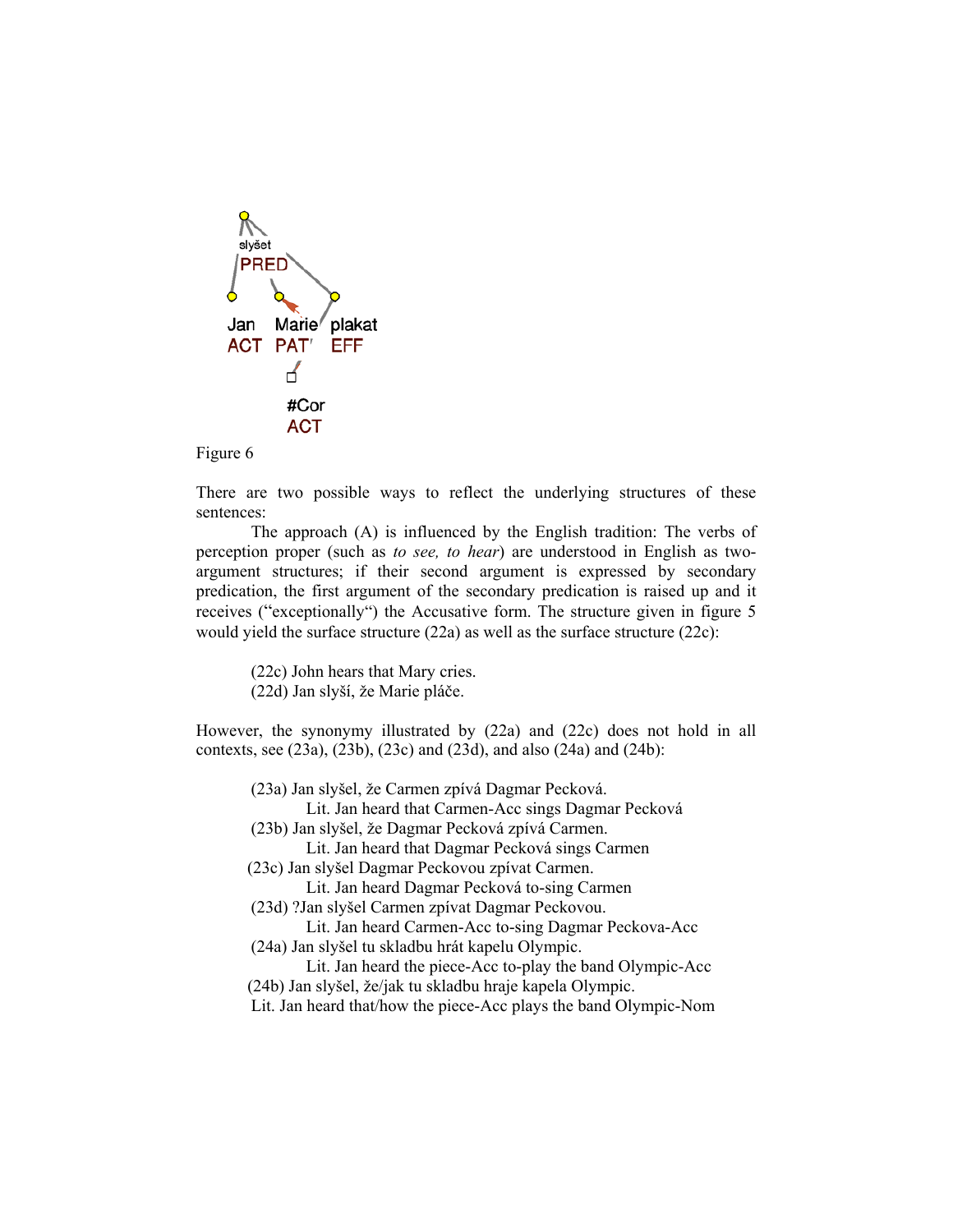In the pairs (23a), (23b) vs. (23c), (23d) the difference between the meanings of the polysemic verb *slyšet* [to hear] is reflected: while in (23a) and (23b) Jan is either the direct hearer of the singing or he may be only told about the singing, in (23c) and (23d), if it is possible at all, he must be a direct listener. Moreover, the possible pre-posing of the object of the dependent clause (see (23a) and (24a) for Czech) has no counterpart in English.

In the approach (B) reflecting the situation in Czech the verbs of pereception are understood as three-argument structures with the underlying structure given in figure 6 corresponding to the sentence (22d), which differs from the underlying structure of ex. (22c) given in figure 5.

Under the approach (A), the formulation of the conditions under which the secondary predication could be nominalized by an infinitive clause seems to be very complicated while with the approach (B) the raised object is understood as a part of a cognitive operation, the result of which is manifested on the level of underlying structure.

### **4.3 Control (Equi) Verbs**

As for the control verbs, the underlying structure proposed for Czech seems to be suitable for the PEDT scenario as well, see (25), (26) and figure 7, 8. A special node with lemma *Cor* is used for the controllee and an arrow leads from this node to its controller. The list of the verbs sharing the attribute of control will be nearly identical for both languages.

(25) John refused to cooperate.

(26) The editor recommended the author to correct the errors immediately.



Figure 7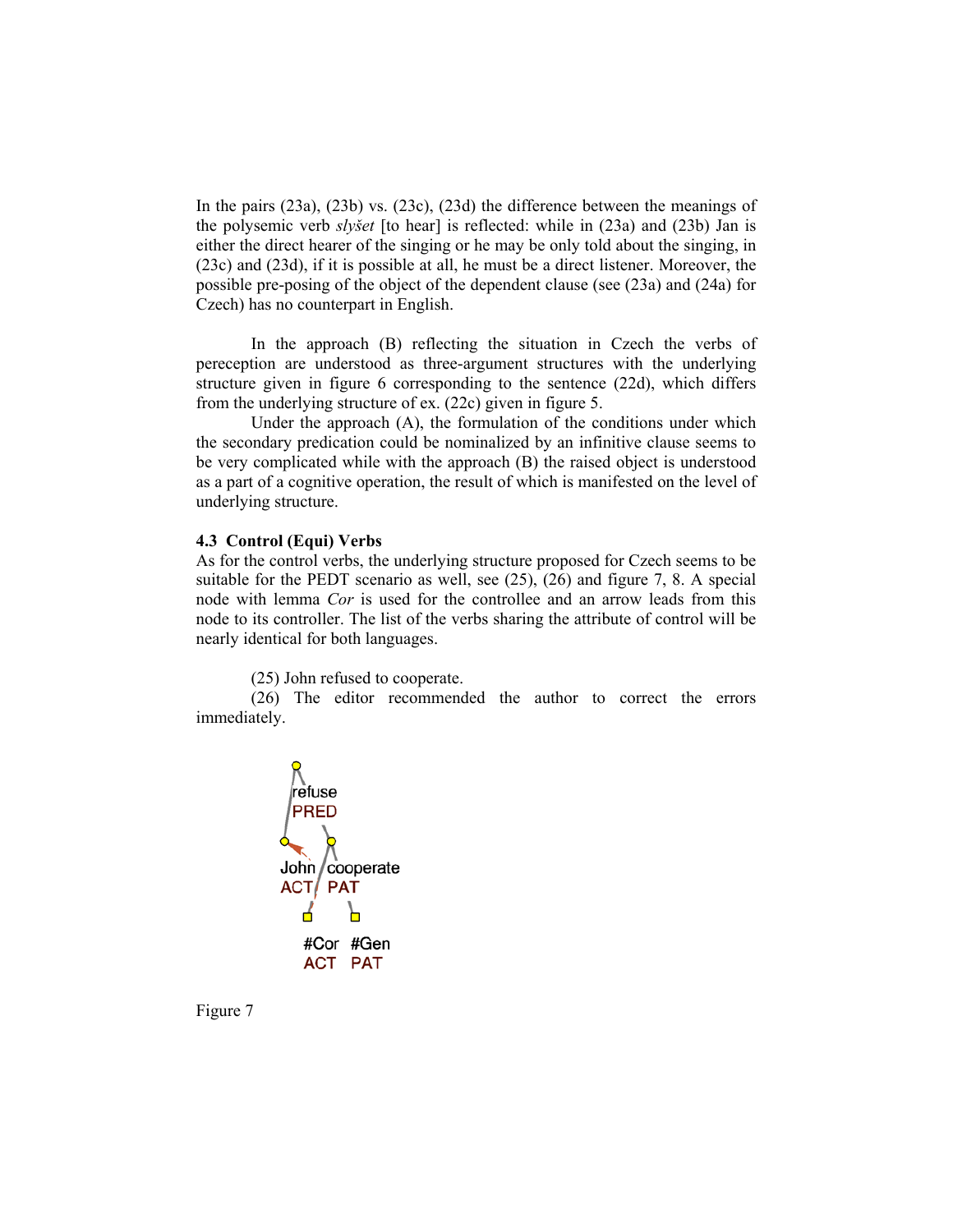

## Figure 8

We have concluded that though the notions of raising and control are assumed not to be theory dependent and therefore applicable in both scenarios (for PDT as well as for PEDT), the differences between these two classes are not substantial (and they seem to be overestimated in the theoretical works).

## **4.4 Nominal Predicates**

Analogical control constructions appear with some adjectives in the position of the nominal predicates in sentences with copula, see (27), (28) and figure 9 for English:

- (27) John is eager to please.
- (28) John is eager to be pleased.



Figure 9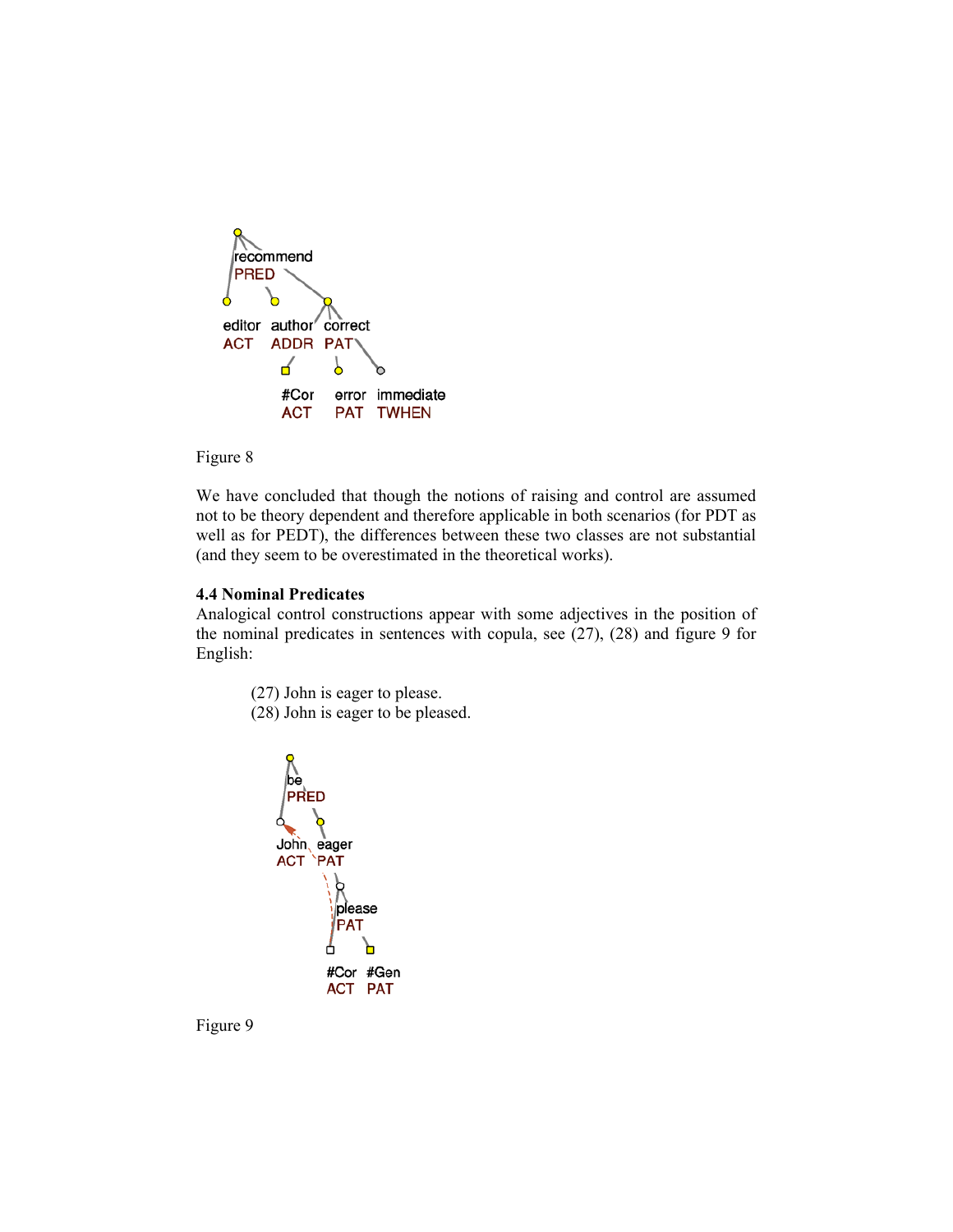The corresponding underlying structures for Czech sentences (29a), (30a) are similar to those for English (29b), (30b):

- (29a) Jan je schopen to udělat.
- (29b) John is able to do it.
- (30a) Jan je ochoten být očkován.
- (30b) John is willing to be vaccinated.

However, the list of English adjectives complemented by an infinitive clause is wider than in Czech. In (31), (32) and figure 10 a control between ACT and the Sb of infinitive clause could be seen:

- (31) She was quick to shut the door.
- (32) Bob was reluctant to respond.



Figure 10

### **4.5 Tough Movement**

The object-to-subject raising (sometimes called tough movement) takes place with some evaluative adjectives in complex predicates, see (33a) and its transformed version after the raising operation (33b, figure 11):

(33a) It is difficult to please John. (33b) John is difficult to please.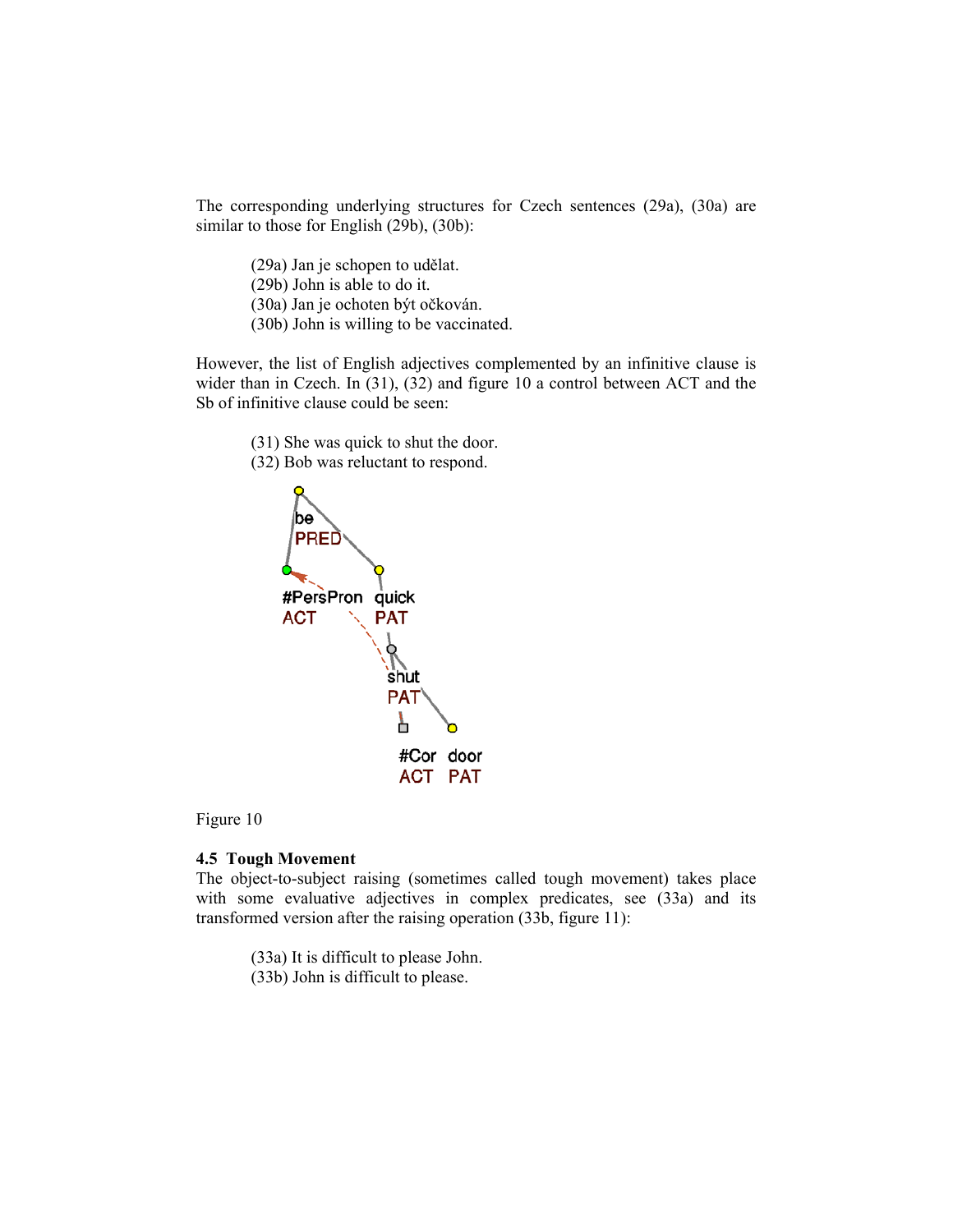

This type of raising has no counterpart in Czech.

## **4.6 Causative Constructions**

Causativity of constructions such as (34) and (35) is expressed by the lexical meanings of the "semiauxiliaries" *to make, to get, to have* and by the secondary predication denoting the caused event filling the position of the PAT(ient) of the semiauxiliary causative verb.

(34) John made Mary stay.

(35) John had Mary clean the window.





The constructions with the Czech verb *nechat* [to let] and the analogical underlying structure (with raised subject-to-object position) correspond to this type of causativity.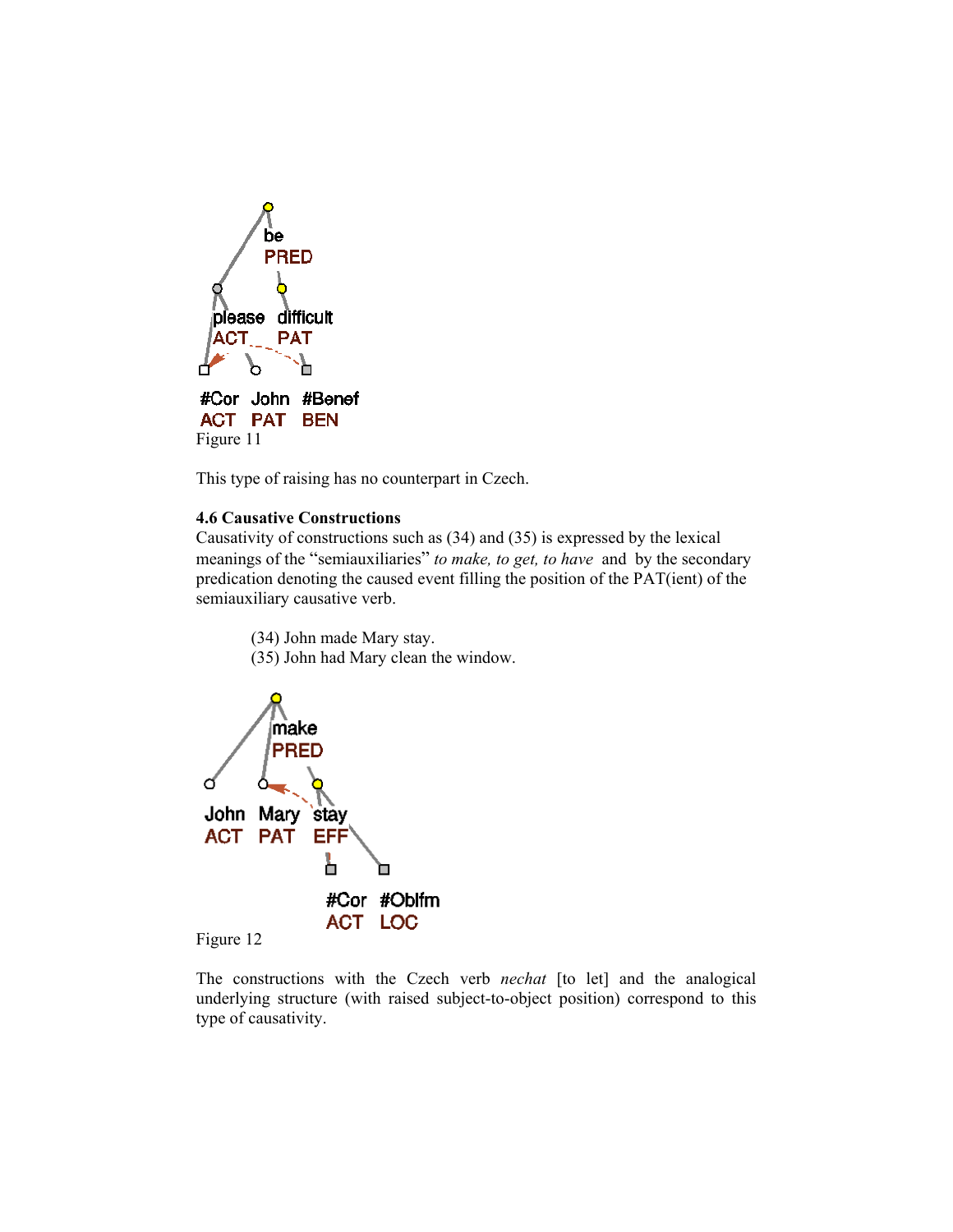## **5 Conclusions**

In our contribution, we have briefly discussed certain issues of secondary predication in which English differs from Czech with the result that most of them probably can be handled without differences in underlying structures of the two languages.

There are, of course, other cases in which the TRs of the two languages certainly differ. We want only to note here that not all such differences concern syntactic relations (functors). Thus in the case of such grammatical categories as definiteness or as tense and verbal aspect the differences can be captured by distinctions in the repertoires and values of grammatemes (representing morphological values).

### **Acknowledgements**

This work was funded by GA-CR 405/06/0589, MSM 0021620838, and in part by the Companions project (www.companions-project.org) sponsored by the European Commission as part of the Information Society Technologies (IST) programme under EC grant number IST-FP6-034434.

### **References**

O. Bojar, S. Cinková, J. Ptáček (2007). Towards English-to-Czech MT via Tectogrammatical Layer. In NEALT Proceedings Series: Proceedings of the 6th International Workshop on Treebanks and Linguistic Theories (TLT 2007). 1. Bergen, Norway: North European Association for Language Technology, pp. 7- 18.

S. Cinková, J. Hajič, M. Mikulová, L. Mladová, A. Nedolužko, P. Pajas, J. Semecký, J. Šindlerová, J. Toman, Z. Urešová, Z. Žabokrtský (2006). Annotation of English on the Tectogrammatical Level. Technical report UFAL TR 2006-35. Prague.

M. Čmejrek, J. Cuřín, J. Havelka, J. Hajič, V. Kuboň (2005) Prague Czech-English Dependency Treebank Version 1.0. *EAMT 2005 Conference Proceedings,* p. 73-78*.*

N. Chomsky (1981.) Lectures on Government and Binding. Dordrecht: Foris.

L. Dušková et al. (1994). Mluvnice současné angličtiny na pozadí češtiny [Grammar of Present-Day English on the Background of Czech], Academia, Prague.

J. Hajič, J. Panevová, E. Hajičová, P. Sgall, P. Pajas, J. Štěpánek, J. Havelka, M. Mikulová, Z. Žabokrtský, M. Ševčíková-Razímová (2006). Prague Dependency Treebank 2.0. CD-ROM. Linguistic Data Consortium, Philadelphia, PA, USA.